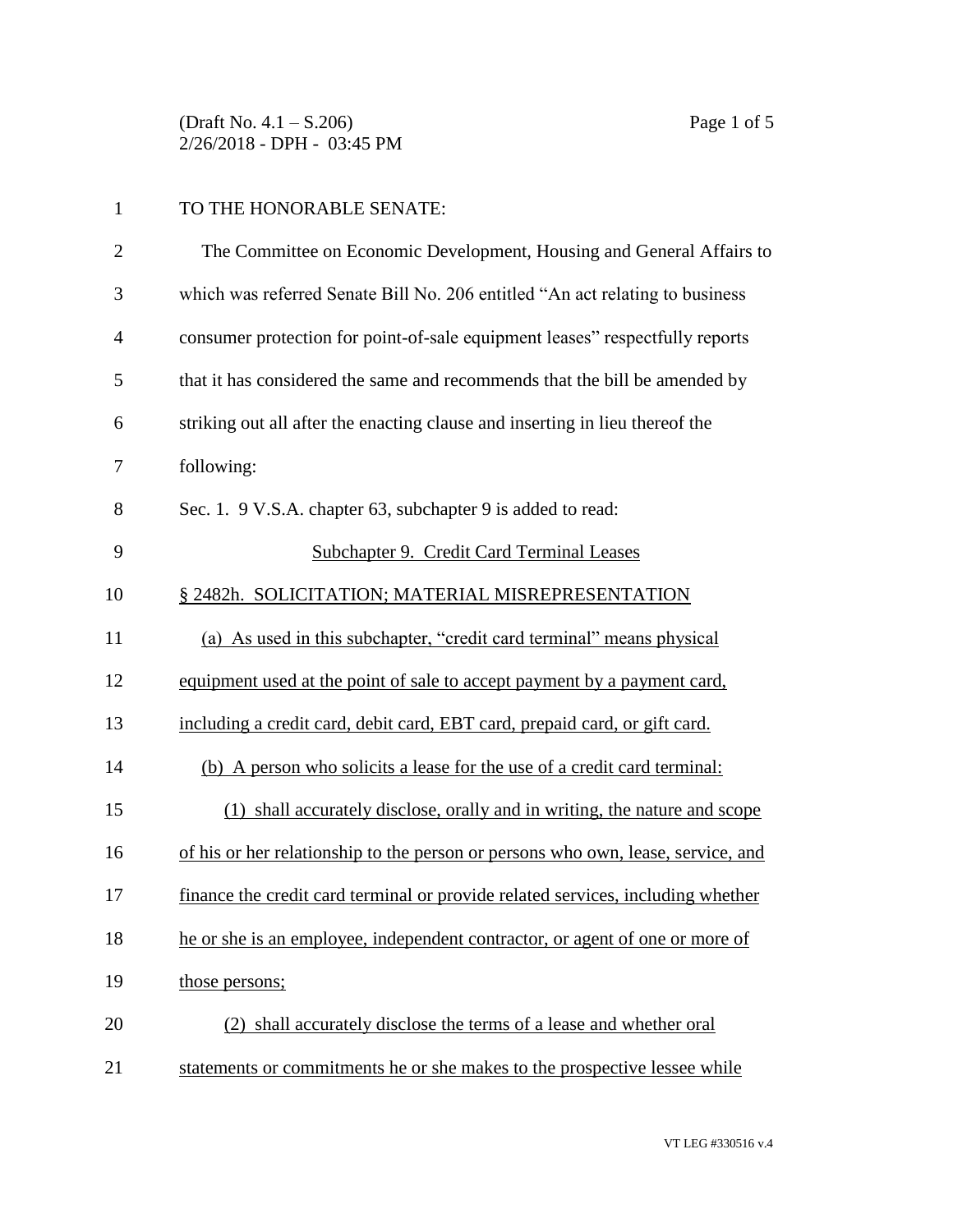(Draft No. 4.1 – S.206) Page 2 of 5 2/26/2018 - DPH - 03:45 PM

| $\mathbf{1}$   | soliciting a lease are included in the terms of the lease and enforceable against    |
|----------------|--------------------------------------------------------------------------------------|
| $\overline{2}$ | a party to a lease; and                                                              |
| 3              | (3) shall not make a material misrepresentation to the prospective lessee            |
| $\overline{4}$ | concerning the nature of his or her relationships pursuant to subdivision (1) of     |
| 5              | this subsection, or concerning a lease and its terms pursuant to subdivision (2)     |
| 6              | of this subsection.                                                                  |
| 7              | § 2482i. CREDIT CARD TERMINAL; LEASE PROVISIONS                                      |
| 8              | The following provisions apply to a lease for the use of a credit card               |
| 9              | terminal:                                                                            |
| 10             | (1) Plain language. The party primarily responsible for drafting the                 |
| 11             | lease shall use plain language designed to be understood by ordinary                 |
| 12             | consumers, presented in a reasonable format, typeface, and font.                     |
| 13             | (2) Lease; option to purchase; total cost; disclosure.                               |
| 14             | (A) The lease shall specify whether the consumer has an option to                    |
| 15             | purchase the credit card terminal that is the subject of the lease, and if so, the   |
| 16             | purchase price and terms.                                                            |
| 17             | (B) If the lessor does not offer the option to purchase the credit card              |
| 18             | terminal, the lease shall include a disclaimer that the lessee may be able to        |
| 19             | purchase the same or a similar credit card terminal from another source.             |
| 20             | (C) The lease shall specify the terms of the lease and shall provide a               |
| 21             | cap on the total cost the lessee is required to pay to use the credit card terminal, |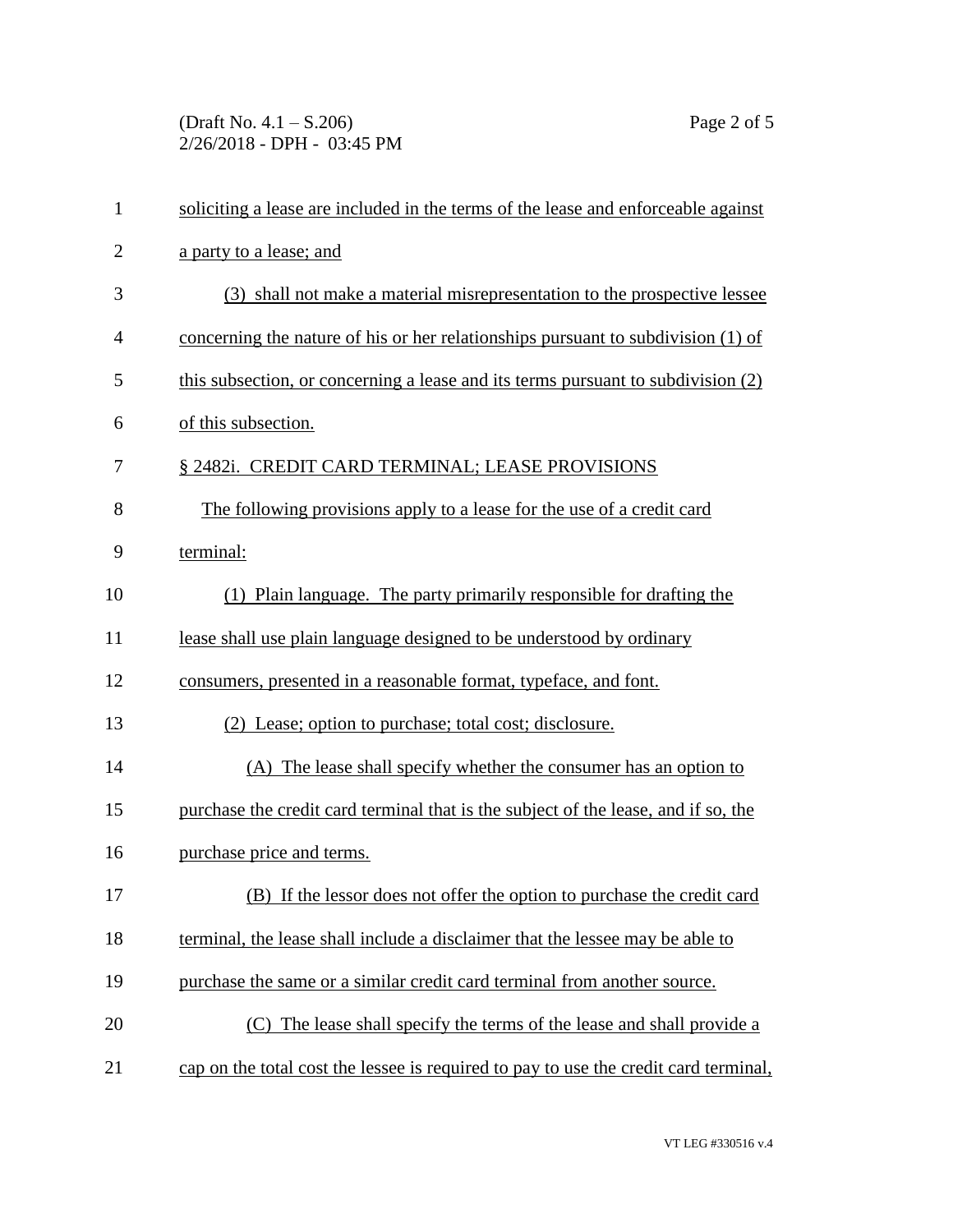(Draft No. 4.1 – S.206) Page 3 of 5 2/26/2018 - DPH - 03:45 PM

| $\mathbf{1}$   | which shall not exceed 300 percent of the lessor's original purchase price for      |
|----------------|-------------------------------------------------------------------------------------|
| $\overline{2}$ | the credit card terminal or, if the lessor is the manufacturer of the credit card   |
| 3              | terminal, its total cost of manufacture.                                            |
| 4              | (3) Relationship to processing services and fees.                                   |
| 5              | (A) The lease shall not include terms governing credit card                         |
| 6              | processing services or fees, which shall be the subject of a separate agreement     |
| 7              | between the lessee of the credit card terminal and the processing service           |
| 8              | provider.                                                                           |
| 9              | (B) The lease shall clearly disclose that the lessee has no obligation              |
| 10             | to contract or negotiate with the lessor, or any affiliate, for processing services |
| 11             | or fees.                                                                            |
| 12             | (C) A lessor shall not condition the terms of the lease, or increase the            |
| 13             | total cost to lease or purchase the credit card terminal, based on whether the      |
| 14             | lessee agrees to contract with the lessor, or any affiliate, for processing         |
| 15             | services.                                                                           |
| 16             | (4) Contact information. The lease shall clearly and conspicuously                  |
| 17             | identify the lessor of the credit card terminal and the name, mailing address,      |
| 18             | telephone number, and relationship to the lessor of:                                |
| 19             | (A) the person to whom the lessee is required to make payments for                  |
| 20             | the credit card terminal;                                                           |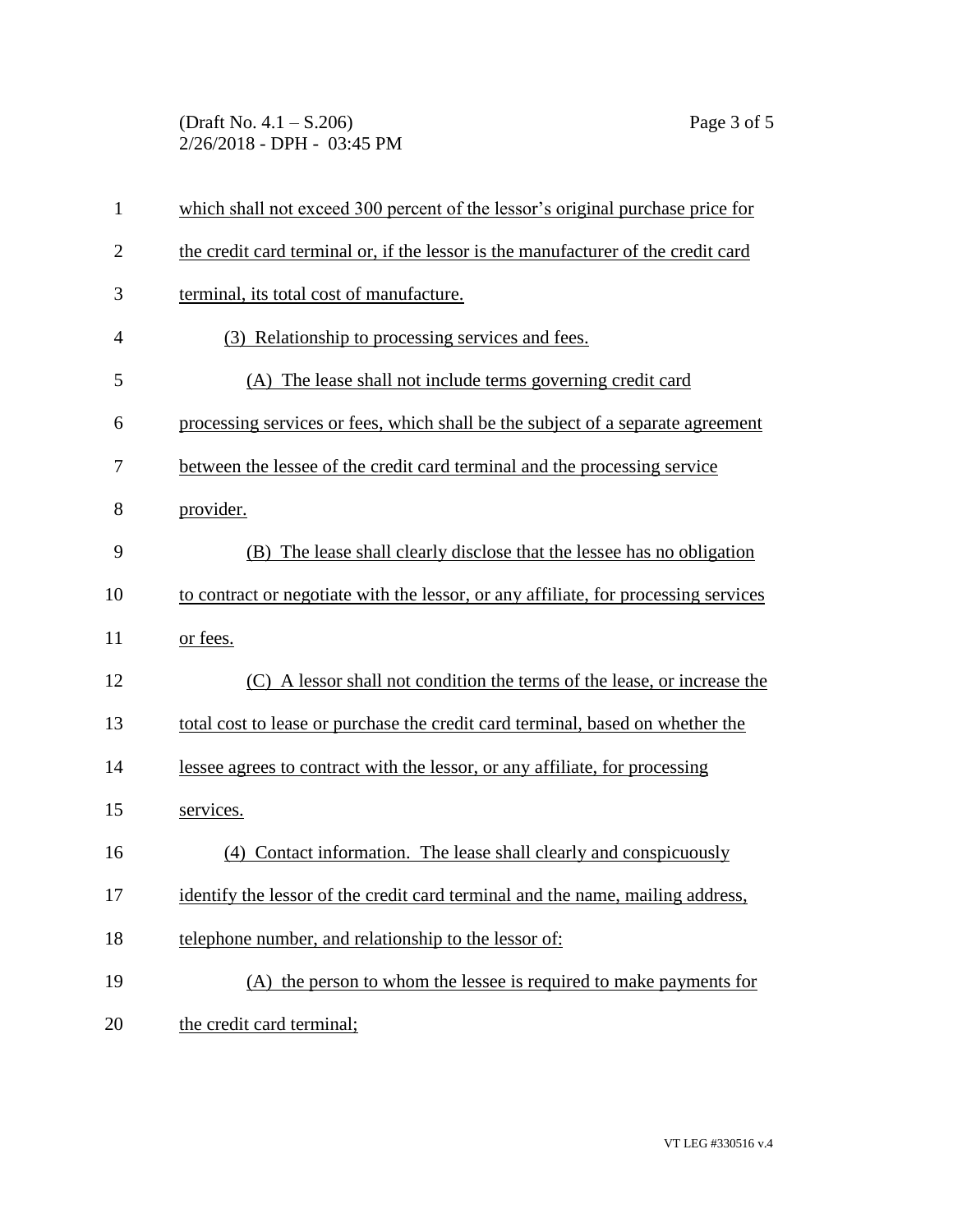$(\text{Draft No. } 4.1 - S.206)$  Page 4 of 5 2/26/2018 - DPH - 03:45 PM

| 1              | the person whom the lessee should contact with questions or                       |
|----------------|-----------------------------------------------------------------------------------|
| 2              | problems concerning the credit card terminal;                                     |
| 3              | the person to whom the lessee should deliver the credit card                      |
| $\overline{A}$ | terminal for return or repair; and                                                |
| 5              | the sales representative or other person acting with actual or                    |
| 6              | apparent authority on behalf of the lessor to solicit the lease.                  |
| 7              | Record keeping. A lessor shall retain the following information in<br>(5)         |
| 8              | electronic format or hard copy for not less than four years after the lease ends: |

|  | (A) the lease; and |  |
|--|--------------------|--|
|  |                    |  |

| 10 | (B) a record that establishes the lessor's original purchase price for |  |  |
|----|------------------------------------------------------------------------|--|--|
|    |                                                                        |  |  |

11 the credit card terminal or, if the lessor is the manufacturer of the credit card

terminal, its total cost of manufacture.

| 13 |  | (6) Prohibited provisions. |  |
|----|--|----------------------------|--|
|----|--|----------------------------|--|

- (A) If the judicial forum chosen by the parties to the lease is a forum that would not otherwise have jurisdiction over the lessee, the choice is not
- enforceable.
- (B) A lessor shall not collect any charge or fee for business personal
- 18 property tax on the credit card terminal unless the tax is actually imposed.
- 19 (7) Duty to provide lease; right to cancel.
- (A) A lessor shall have the duty to provide a copy of the executed
- 21 lease to the lessee.